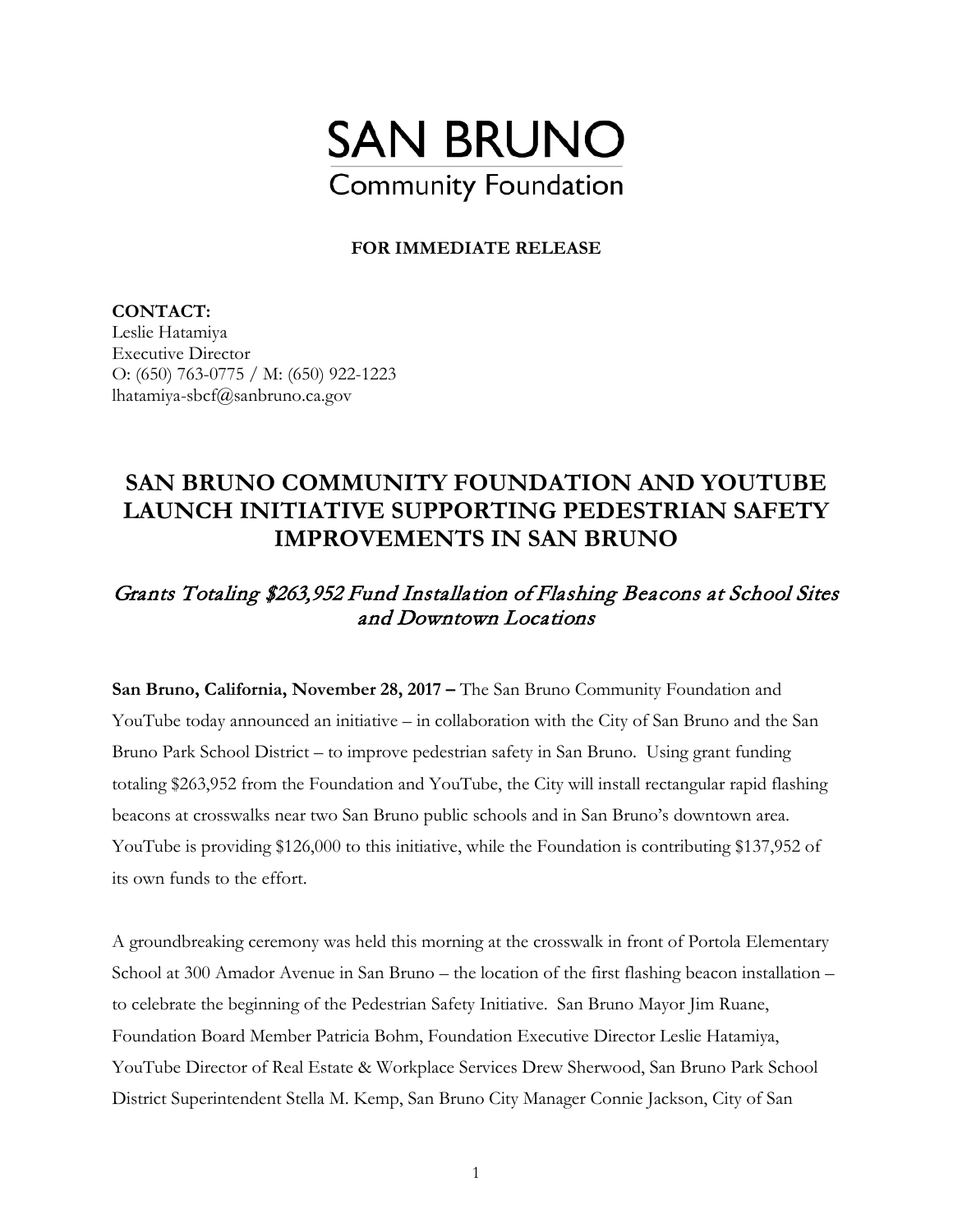Bruno Director of Public Services Jimmy Tan, and several Portola students attended the groundbreaking (see attached photograph).

"The Pedestrian Safety Initiative for San Bruno originated with the Foundation, in conversation with the City, and we are so grateful to YouTube for partnering with us on this endeavor to benefit the San Bruno community," said Foundation President Nancy Kraus. "Moreover, by using restitution funds resulting from the devastating gas pipeline explosion San Bruno experienced seven years ago, the Foundation's investment in pedestrian safety recognizes the Foundation's origins and the tremendous value the people of San Bruno place on community safety."

"Safe walkable streets are an essential component of a connected and vibrant community," said YouTube's Sherwood. "YouTube is thrilled to partner with San Bruno and the San Bruno Community Foundation to help improve the pedestrian experience – especially near our local schools."

The City will soon begin installation of flashing beacons at the crosswalk on Amador Avenue near the entrance to Portola Elementary School, with the installation of flashing beacons at two crosswalks on Niles Avenue in front of Parkside Intermediate School – one at Cedar Avenue and another at Redwood Avenue to follow shortly thereafter. The City identified the need for crosswalk improvements near the two schools, which experience both high automobile traffic and foot traffic during school drop-off and pick-up times, in consultation with SBPSD officials. Most of Parkside's 816 students enter and depart from the school on Niles Avenue, often crossing the street at the two unsignalized crosswalks at Cedar Avenue and Redwood Avenue, while the steep grade on Amador Avenue makes it difficult for drivers to see children and parents as they walk to and from Portola. At both locations, the flashing beacons are expected to improve pedestrian conditions by warning drivers of people using the heavily used crosswalks.

"The safety and welfare of our students are a top priority for the San Bruno Park School District. Partnering on safety for San Bruno children is a meaningful example of how fortunate the San Bruno Park School District is to have such strong support for students from YouTube, the San Bruno Community Foundation, and the City of San Bruno," said Superintendent Kemp.